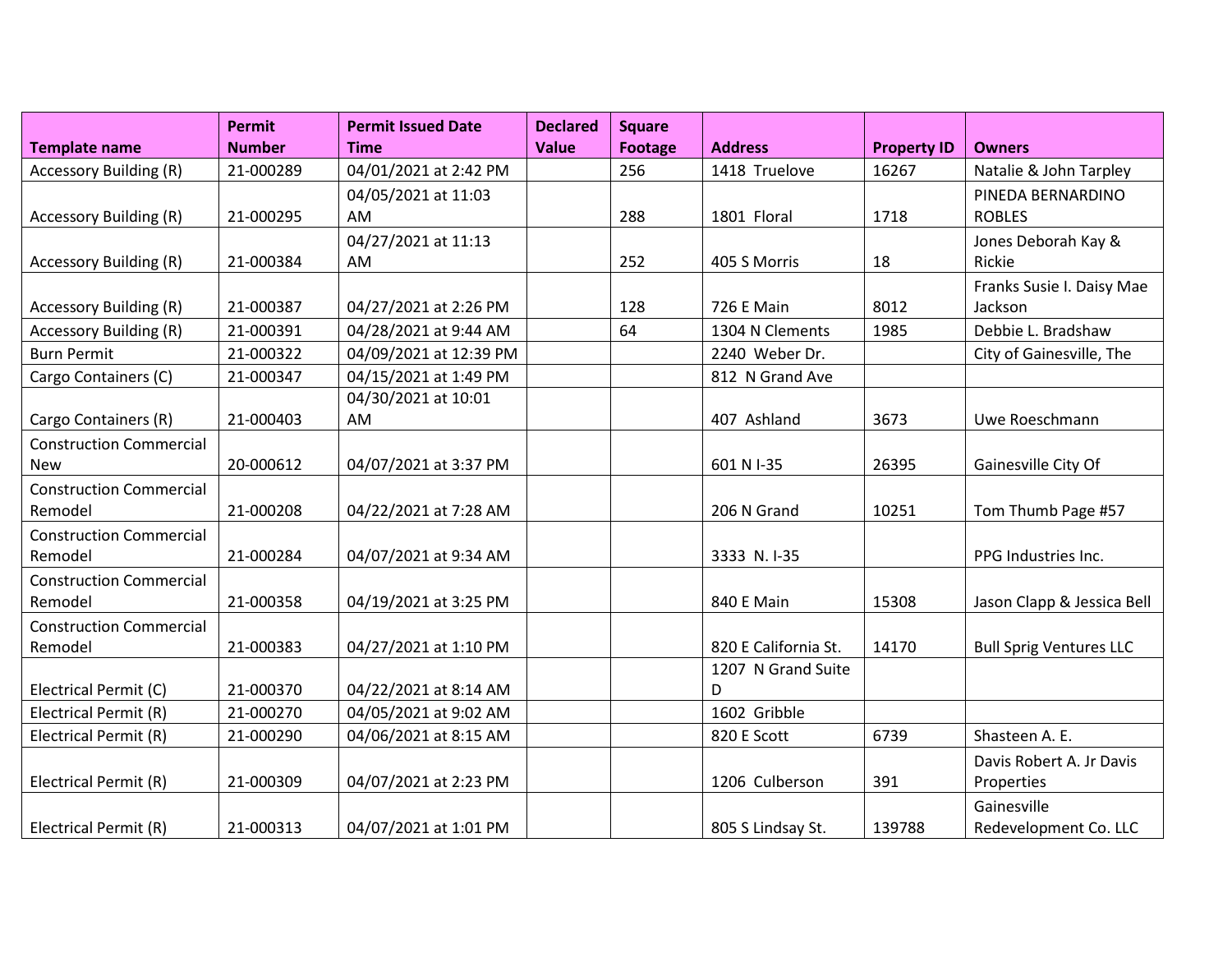|                                            |           | 04/19/2021 at 10:15       |                   |       |                                                   |
|--------------------------------------------|-----------|---------------------------|-------------------|-------|---------------------------------------------------|
| Electrical Permit (R)                      | 21-000353 | AM.                       | 1201 Hillside     | 11198 |                                                   |
| Electrical Permit (R)                      | 21-000357 | 04/19/2021 at 1:43 PM     | 1204 Elmwood      | 3998  | Corbett Larry V.                                  |
| Electrical Permit (R)                      | 21-000365 | 04/20/2021 at 12:21 PM    | 1906 Tulane       | 17226 | Fannie Mae                                        |
| Electrical Permit (R)                      | 21-000405 | 04/30/2021 at 12:56 PM    | 306 Line Dr.      | 542   | Baker Frankie Ann Pr<br>5/4/07                    |
| <b>Electrical Validation</b><br>Permit (C) | 21-000305 | 04/07/2021 at 9:24 AM     | 3333 N.I-35       |       | PPG Industries Inc.                               |
| <b>Electrical Validation</b><br>Permit (C) | 21-000316 | 04/07/2021 at 2:42 PM     | 2110 Westaire Dr. | 0     |                                                   |
| <b>Electrical Validation</b><br>Permit (C) | 21-000317 | 04/07/2021 at 3:27 PM     | 601 N I-35        | 26395 | Gainesville City Of                               |
| <b>Electrical Validation</b><br>Permit (C) | 21-000325 | 04/09/2021 at 2:22 PM     | 2200 N Grand      | 21205 | Tyler Rodney B.                                   |
| <b>Electrical Validation</b><br>Permit (C) | 21-000348 | 04/15/2021 at 3:25 PM     | 837 E California  | 6181  | First State Bank                                  |
| <b>Electrical Validation</b><br>Permit (C) | 21-000369 | 04/22/2021 at 7:40 AM     | 206 N Grand       | 10251 | Tom Thumb Page #57                                |
| <b>Electrical Validation</b><br>Permit (C) | 21-000388 | 04/27/2021 at 3:03 PM     | 2300 N I-35       | 21288 | <b>Trident Process Systems</b>                    |
| Fence Permit (C)                           | 21-000303 | 04/05/2021 at 2:59 PM     | 1000 N I-35       | 12965 | <b>Kaiser Mark</b>                                |
| Fence Permit (R)                           | 21-000123 | 04/15/2021 at 2:24 PM     | 104 W Hird        | 3531  | City Of Gainesville, Public<br>Works Street Dept. |
| Fence Permit (R)                           | 21-000300 | 04/05/2021 at 1:25 PM     | 729 S Weaver      | 121   | Alexander Dale R. &<br>Dorothy                    |
| Fence Permit (R)                           | 21-000308 | 04/06/2021 at 12:50 PM    | 1302 E Pecan      | 20296 | Gary & Jennifer Gregg                             |
| Fence Permit (R)                           | 21-000319 | 04/08/2021 at 7:40 AM     | 3105 Woodland Ct. | 27675 | Mary Lou Draper                                   |
| Fence Permit (R)                           | 21-000321 | 04/08/2021 at 9:19 AM     | 515 Fletcher      | 12277 | Poteet James w.ll                                 |
| Fence Permit (R)                           | 21-000328 | 04/12/2021 at 10:07<br>AM | 723 S Dixon       | 12446 | Zachard D Cawthon                                 |
| Fence Permit (R)                           | 21-000330 | 04/12/2021 at 12:45 PM    | 4 Quail Run       | 6708  | Jeffrey L. Brasher                                |
| Fence Permit (R)                           | 21-000354 | 04/19/2021 at 7:47 AM     | 1104 Fair Ave.    | 11587 | Wilson Jerry Dean                                 |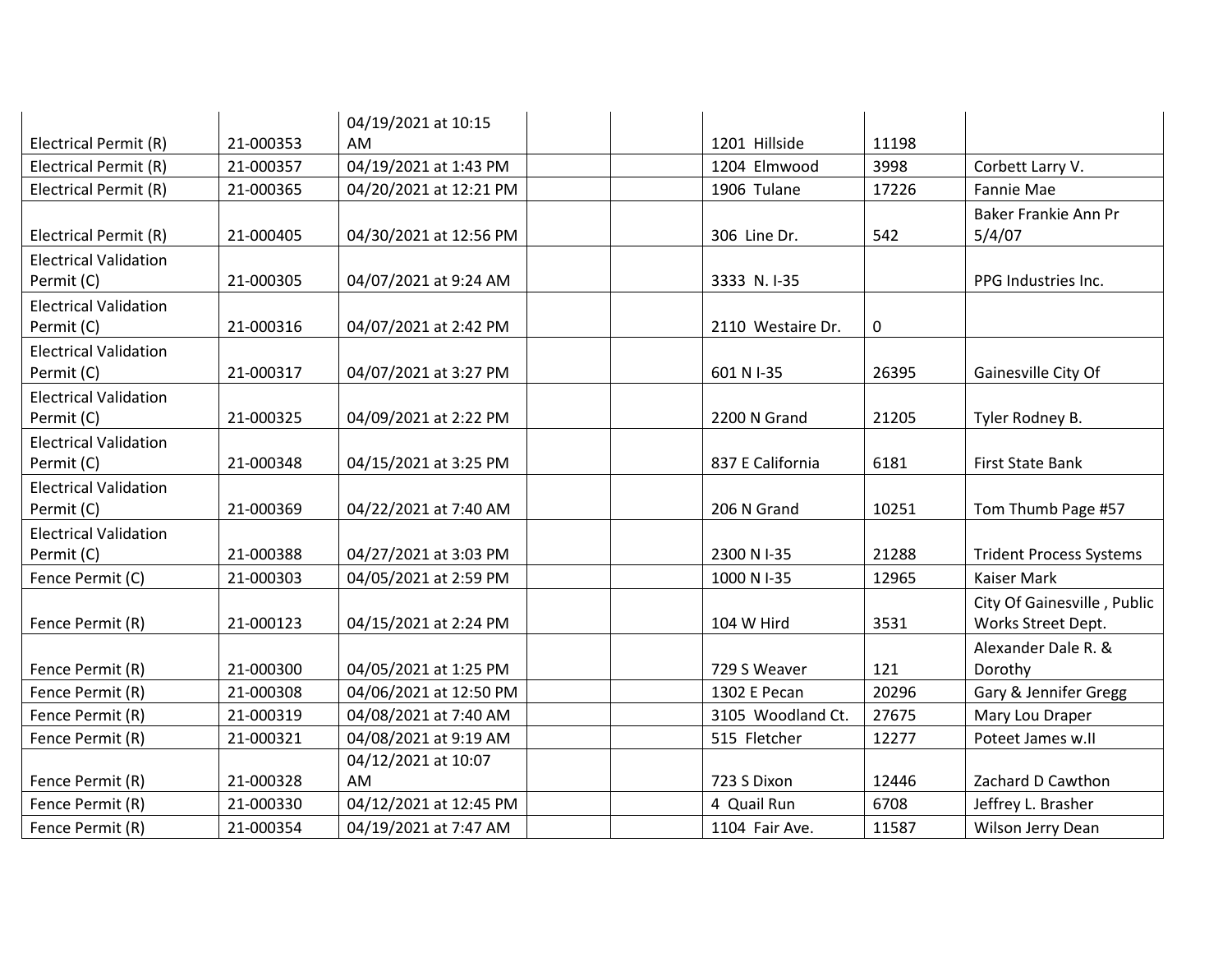| Fence Permit (R)               | 21-000355 | 04/19/2021 at 8:27 AM  |              | 608 S Grand       | 236    | Guerrero Raimon                  |
|--------------------------------|-----------|------------------------|--------------|-------------------|--------|----------------------------------|
|                                |           |                        |              |                   |        | Goria Rodriguez/Jeff             |
| Fence Permit (R)               | 21-000399 | 04/29/2021 at 2:36 PM  |              | 407 willow way    | 15397  | Glasschroeder                    |
| Fire Alarm System              | 21-000396 | 04/30/2021 at 8:00 AM  | $\mathbf{1}$ | 3601 N I-35       | 25390  | <b>IFS Coatings Inc</b>          |
| Fire Sprinkler Permit          | 21-000286 | 04/07/2021 at 9:36 AM  | 7150         | 3333 N.I-35       |        | PPG Industries Inc.              |
| <b>Hood Suppression System</b> | 21-000395 | 04/29/2021 at 2:39 PM  | 0            | 401 N Dixon       | 6136   | First Christian Church           |
| Irrigation/Sprinkler           |           |                        |              |                   |        |                                  |
| Permit (C)                     | 21-000394 | 04/30/2021 at 7:12 AM  |              | 105 E California  | 17481  | Leftwich Johnny                  |
| Irrigation/Sprinkler           |           | 04/19/2021 at 10:00    |              |                   |        |                                  |
| Permit (R)                     | 21-000356 | AM                     |              | 927 S Rusk        | 13343  | Liedtke Franklin C.              |
|                                |           |                        |              |                   |        | <b>FOUR CORNERS GROUP</b>        |
| Mechanical Permit (C)          | 21-000340 | 04/14/2021 at 9:35 AM  |              | 1501 N Grand      | 22950  | <b>LTD</b>                       |
|                                |           |                        |              |                   |        | Gainesville                      |
| <b>Mechanical Permit (R)</b>   | 21-000314 | 04/07/2021 at 1:29 PM  |              | 805 S Lindsay St. | 139788 | Redevelopment Co. LLC            |
| Mechanical Permit (R)          | 21-000343 | 04/15/2021 at 9:55 AM  |              | 412 Holly         | 8112   | Beck Claude A. & Margie          |
| <b>Mechanical Validation</b>   |           |                        |              |                   |        |                                  |
| Permit (C)                     | 20-001137 | 04/07/2021 at 2:06 PM  |              | 343 N Morris St.  |        | Ruvalcaba Maria Leticia          |
| <b>Mechanical Validation</b>   |           |                        |              |                   |        |                                  |
| Permit (C)                     | 21-000327 | 04/09/2021 at 2:30 PM  |              | 2200 N Grand      | 21205  | Tyler Rodney B.                  |
| <b>Mechanical Validation</b>   |           |                        |              |                   |        |                                  |
| Permit (C)                     | 21-000366 | 04/21/2021 at 7:57 AM  |              | 206 N Grand       | 10251  | Tom Thumb Page #57               |
| <b>Mechanical Validation</b>   |           | 04/26/2021 at 11:27    |              |                   |        |                                  |
| Permit (C)                     | 21-000378 | AM                     |              | 201 Santa Fe      | 22481  | City of Gainesville              |
| <b>Mechanical Validation</b>   |           |                        |              |                   |        | <b>Ralston Outdoor</b>           |
| Permit (C)                     | 21-000389 | 04/27/2021 at 3:06 PM  |              | 2300 1-35         |        | Advertising                      |
| Moss Lake Boat Dock            |           | 04/28/2021 at 10:38    |              |                   |        |                                  |
| Permit                         | 21-000382 | AM                     | 930          | 99 White Oak      | 4252   | <b>Curtis Hampton</b>            |
|                                |           |                        |              |                   |        | <b>Texville Assoc Ara Living</b> |
| Plumbing Permit (C)            | 21-000324 | 04/09/2021 at 2:07 PM  |              | 1900 Oneal        | 9014   | Attorney Joseph A. Rosin         |
| Plumbing Permit (R)            | 21-000298 | 04/05/2021 at 12:56 PM |              | 722 S Denton      | 4875   | <b>BRS Properties LP</b>         |
| Plumbing Permit (R)            | 21-000299 | 04/05/2021 at 1:04 PM  |              | 1418 Moss         | 15170  | <b>Spence Russell Jeffrey</b>    |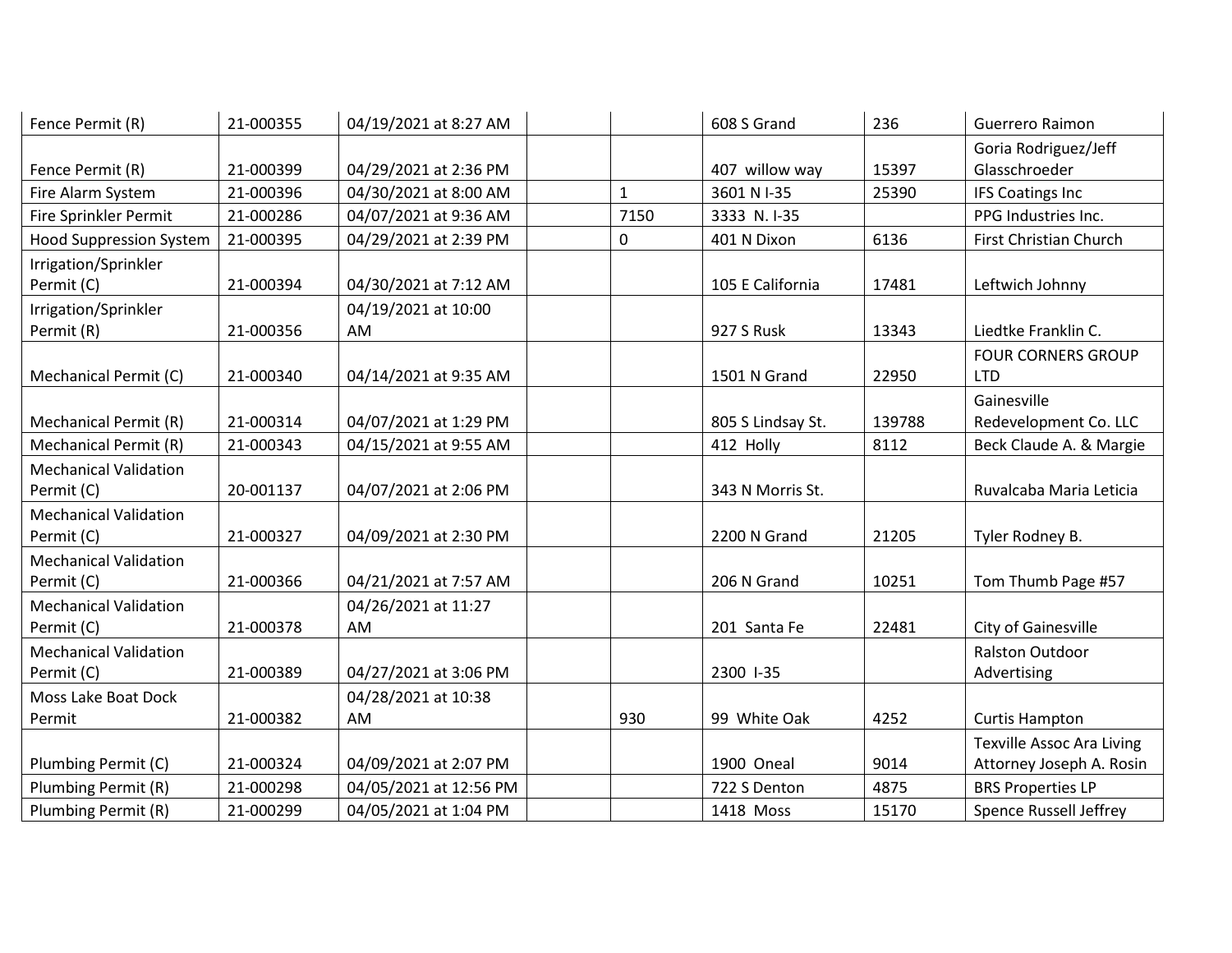|                             |           |                           |     |                   |        | Gainesville                    |
|-----------------------------|-----------|---------------------------|-----|-------------------|--------|--------------------------------|
| Plumbing Permit (R)         | 21-000301 | 04/05/2021 at 2:21 PM     |     | 805 S Lindsay St. | 139788 | Redevelopment Co. LLC          |
| Plumbing Permit (R)         | 21-000311 | 04/07/2021 at 1:16 PM     |     | 728 Ritchey       | 16343  | Pirkle Gary K. & Shirley R.    |
| Plumbing Permit (R)         | 21-000323 | 04/09/2021 at 12:12 PM    |     | 1906 Tulane       | 17226  | Fannie Mae                     |
|                             |           | 04/14/2021 at 10:40       |     |                   |        |                                |
| Plumbing Permit (R)         | 21-000341 | AM                        |     | 905 Dover Dr.     | 2266   | Harold D Brown                 |
|                             |           |                           |     |                   |        | <b>GRAND AVE BAPTIST</b>       |
| Plumbing Permit (R)         | 21-000351 | 04/16/2021 at 8:52 AM     |     | 615 clements      | 15034  | <b>CHURCH</b>                  |
| Plumbing Permit (R)         | 21-000374 | 04/23/2021 at 9:34 AM     |     | 707 Mill          | 4782   | Juan Pablo Ornelas Lopez       |
| Plumbing Permit (R)         | 21-000375 | 04/23/2021 at 9:43 AM     |     | 1602 Gribble      |        |                                |
| <b>Plumbing Validation</b>  |           |                           |     |                   |        |                                |
| Permit (C)                  | 20-001180 | 04/06/2021 at 6:58 AM     |     | 343 N Morris St.  |        | Ruvalcaba Maria Leticia        |
| <b>Plumbing Validation</b>  |           |                           |     |                   |        |                                |
| Permit (C)                  | 21-000326 | 04/09/2021 at 2:26 PM     |     | 2200 N Grand      | 21205  | Tyler Rodney B.                |
| <b>Plumbing Validation</b>  |           |                           |     |                   |        | <b>Ralston Outdoor</b>         |
| Permit (C)                  | 21-000390 | 04/27/2021 at 3:08 PM     |     | 2300 1-35         |        | Advertising                    |
|                             |           | 04/13/2021 at 10:20       |     | 202 Candlewood    |        |                                |
| <b>Residential Addition</b> | 21-000334 | <b>AM</b>                 | 210 | Cir.              | 108793 | <b>Riverside Homebuilders</b>  |
|                             |           |                           |     |                   |        | RODRIGUEZ-SOTO                 |
|                             |           |                           |     |                   |        | Alfonso & Maria                |
| <b>Residential Addition</b> | 21-000386 | 04/29/2021 at 12:57 PM    | 123 | 801 N Clements    | 5015   | Guadalupe                      |
|                             |           |                           |     |                   |        | Zimmerer Thomas J. &           |
| <b>Residential Remodel</b>  | 21-000297 | 04/05/2021 at 12:56 PM    |     | 715 S Denton      | 8436   | Margie J.                      |
| <b>Residential Remodel</b>  | 21-000312 | 04/07/2021 at 1:36 PM     |     | 311 S Denton      | 10307  | <b>SCHALK THOMAS &amp; AMY</b> |
|                             |           | 04/20/2021 at 10:46       |     |                   |        |                                |
| <b>Residential Remodel</b>  | 21-000363 | AM                        |     | 1822 Mill         | 3290   | Cason Sidney B.                |
|                             | 21-000329 | 04/13/2021 at 10:12<br>AM |     | 502 E California  | 21200  | <b>Gaintex LLC</b>             |
| Roofing Permit (C)          |           |                           |     |                   |        |                                |
| Roofing Permit (C)          | 21-000392 | 04/28/2021 at 1:37 PM     |     | 1316 S. Clements  |        |                                |
|                             |           |                           |     |                   |        | B-29 Properties Llc Attn:      |
| Roofing Permit (C)          | 21-000402 | 04/30/2021 at 8:07 AM     |     | 110 W Main        | 3153   | Steve Schmitz                  |
| Roofing Permit (R)          | 21-000288 | 04/01/2021 at 1:11 PM     |     | 1009 Murphy       | 19779  | Fasolo Kathleen                |